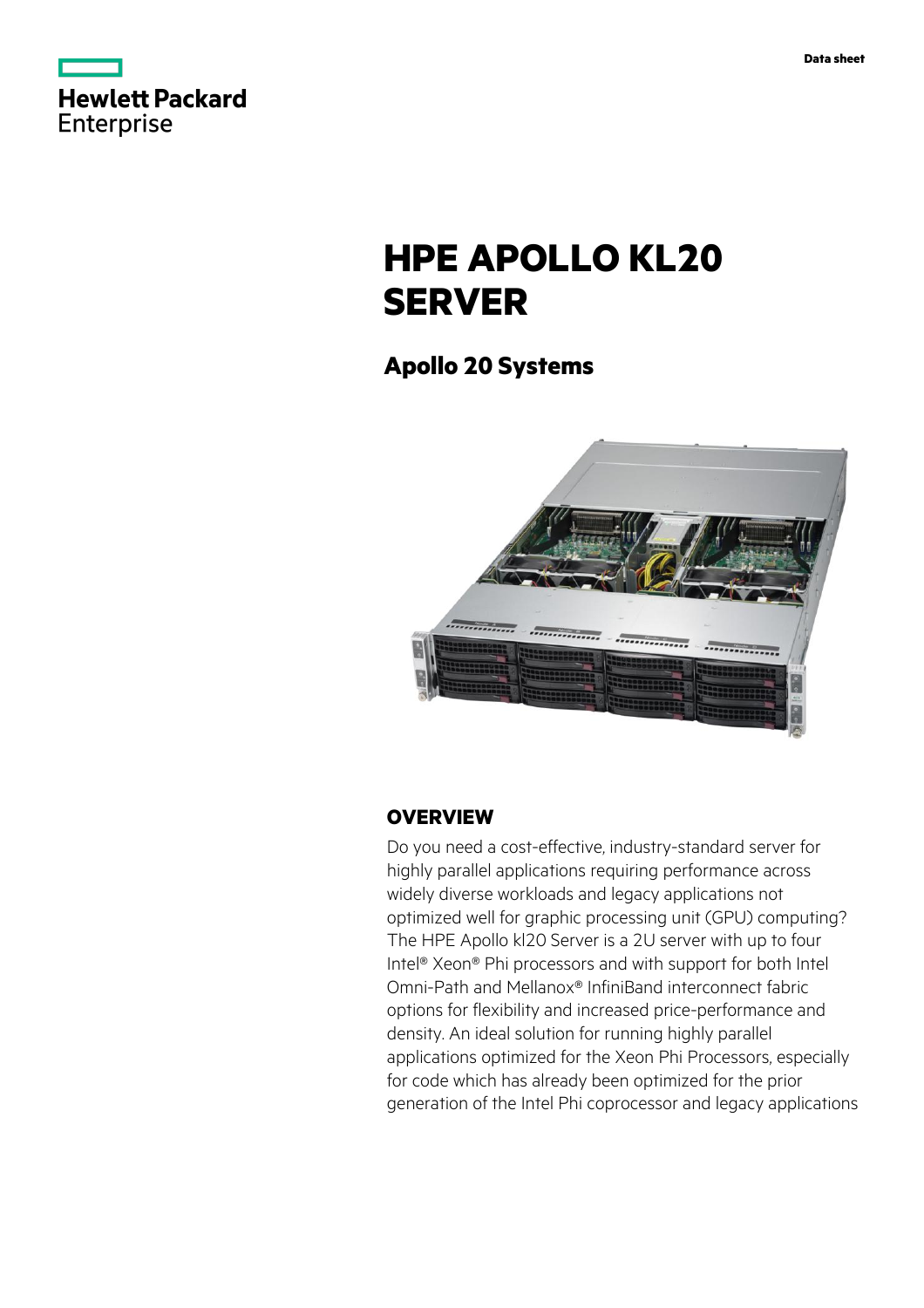for which recoding would be burdensome or where the environment requires performance across widely diverse workloads not optimized well for GPU computing. Delivers a dense and flexible computing platform optimized for highly vectorized or memory bandwidth bound HPC applications.

### **FEATURES**

#### **Flexible Configurations Tailored to HPC and Deep Learning**

The HPE Apollo kl20 Server is scalable to more than sixty cores per node and greater than 3 TFlops per socket versus Intel Xeon v4.

Integrated on-board 16 GB MC-DRAM memory delivers up to 5x bandwidth per processor vs DDR4 on Intel Xeon v4.

Optimize the server for required workloads by choosing from the available CPUs in the Intel Xeon Phi Processor Family, up to twenty-four HPE 2400 MHz DDR4 DIMMs, optional network adapters, and up to twelve SFF hard drives or solid state drives (SSD) per four-node 2U chassis.

Fully integrated and factory tested clusters are delivered with a complete cluster management software stack to simplify deployment and management, and can be custom configured for perfect sizing.

Multiple network topologies are supported in cluster builds: fat tree, hypercube, and enhanced hypercube.

#### **Customized Configuration Compute for Infrastructure Efficiency**

The HPE Apollo kl20 Server is air-cooled for easy integration into standard server environments.

The system is designed for energy efficiency with dual 2000W Titanium Level Power Supplies.

Select the optimal network topology for your target cost model. For example, fat tree can be a strong, general purpose fabric which is effective for small systems, but can be expensive for large systems.

Integrated IPMI 2.0 enables standards-based systems-management.

#### **Expertise and Resources for Operational Efficiency**

The HPE Apollo kl20 Server alongside HPE Pointnext services provides expertise in HPC, data management, visualization, systems management, and high performance data analysis (HPDA).

Delivers responsive global support.

Enable custom solutions, as one size does not fit all requirements.

Committed account and technical resource teams.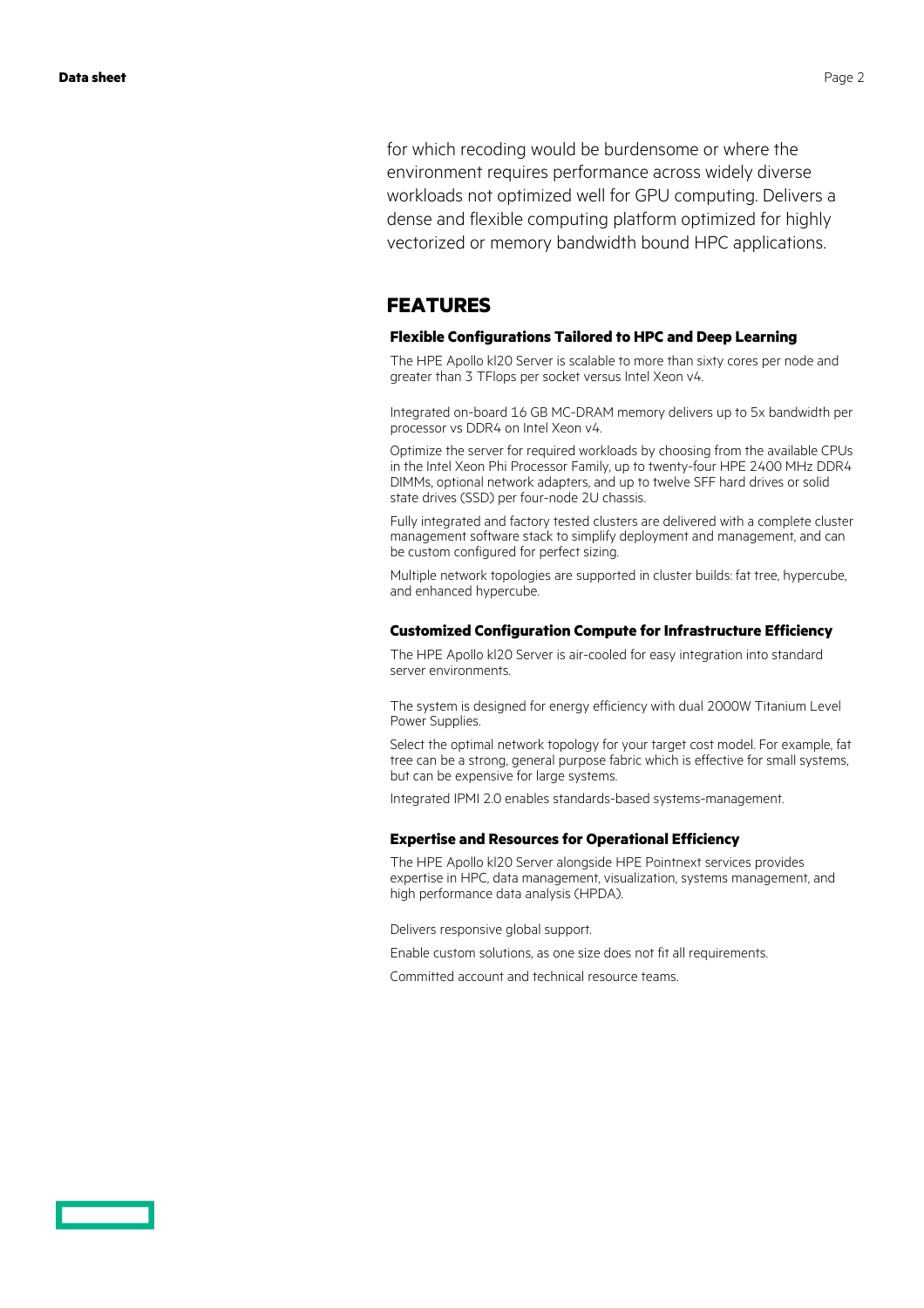<u>a sa sainte ann an Saonachd ann an S</u>

| <b>Technical specifications</b> | <b>HPE Apollo kl20 Server</b>                            |
|---------------------------------|----------------------------------------------------------|
| <b>Memory</b>                   | 6 DIMM slots, DDR4, 2400 MT/s, 384 GB (6x 64 GB) maximum |
| <b>Network</b>                  | 1GbE, 10GbE and 100 Gb/s InfiniBand                      |
| <b>Storage</b>                  | 12 LFF hot plug SATA drives                              |
| <b>Power</b>                    | Two 2000W Titanium level power supplies                  |
| <b>Management features</b>      | Integrated IPMI 2.0                                      |
| <b>Form factor</b>              | 2U                                                       |